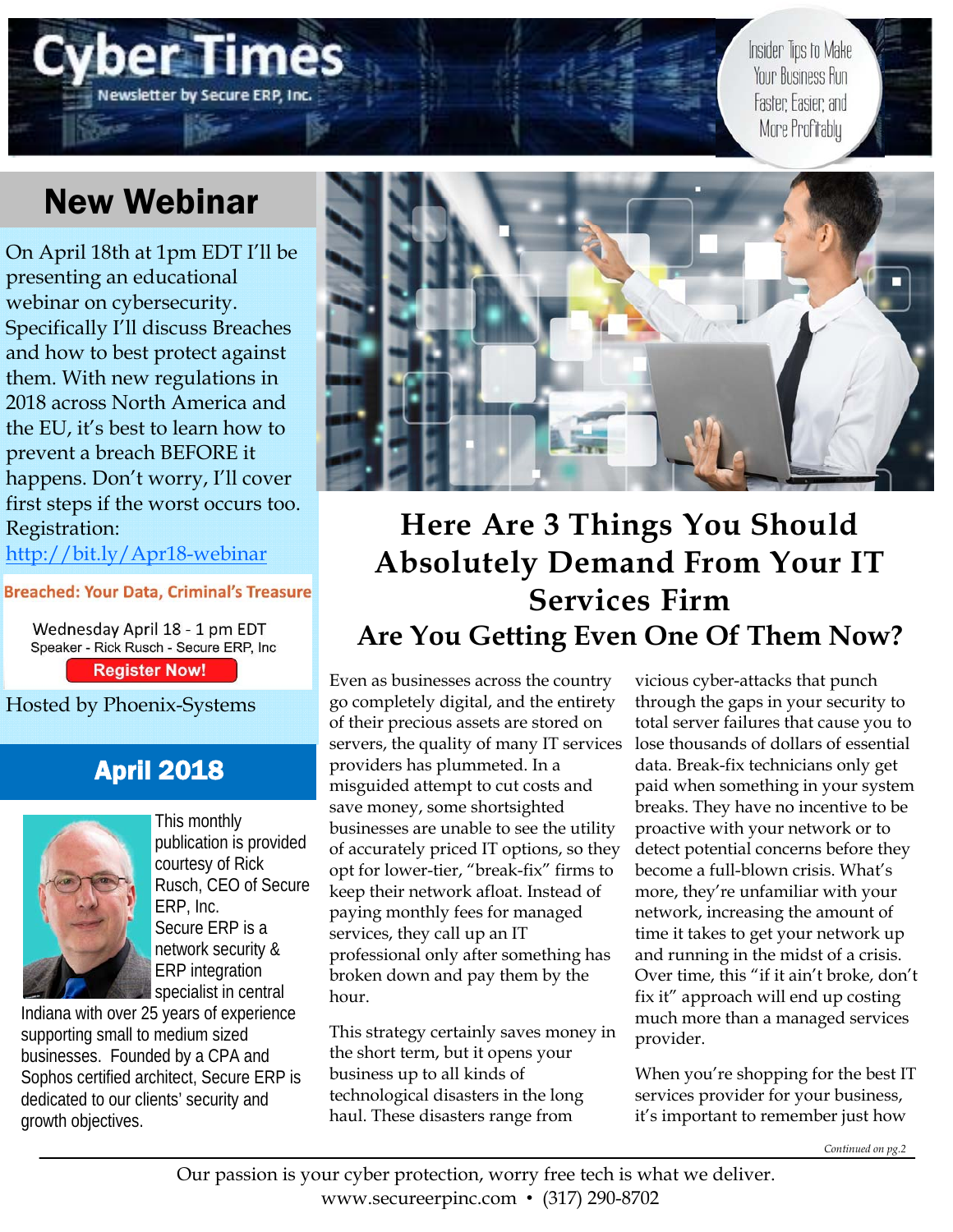#### *Continued from pg.1*

much you depend on your technology to stay competitive in today's marketplace. Here are three standards you absolutely need to demand from your team of IT experts *before* disaster strikes.



#### **Constant Monitoring Of Your Network**

The best managed services providers aren't reactive – they're preventative. Instead of waiting around until something breaks and your business suffers hours of downtime, they keep an eye on your network 24 hours a day, seven days a week, ensuring nothing goes amiss. By gaining an intimate knowledge of the way your particular network operates, they can see any inconsistencies or holes in your security long before they become a problem. And if an issue *does* arise, they are there to fix it immediately – usually before the

**"Partnering with a managed services provider may cost a little more upfront, but within months, you'll experience the massive benefits of a team of IT professionals who actually want your business to succeed."** 

business owner even realizes there's a problem.

#### **Rapid Response Times**

Since your MSP is regularly monitoring your system, they're ready in the event that any potential catastrophe might rear its ugly head, taking a proactive stance before it hits your bottom line. You don't have to wait on hold to find out when the next technician may be available, ticking away precious minutes, hours or days before the problem is addressed. When something happens, the MSP is immediately on it, and since they know your network, they can iron out any hiccups in record time.

#### **A Real Investment In Your Success**

Since MSPs depend on the success of your business to survive, you can bet they're doing everything they possibly can to keep your network running smoothly. It's in the MSP's own personal interest to establish a flawless, predictable system that is efficient and easy to work with. Over time, the MSP will implement repeatable processes to fix issues before your customers feel their effects. Because if the customers experience the problem, the MSP will, too. Unlike break-fix technicians who depend on outages to get paid, MSPs will work with you to build a system that requires the least possible effort on both of your parts. This means your system will integrate seamlessly with your day-to-day activities and rarely suffer any issues at all.

Partnering with a managed services provider may cost a little more upfront, but within months, you'll experience the massive benefits of a team of IT professionals who actually want your business to succeed. In the long run, the peace of mind and sheer volume of crises you avoid with an MSP will far outweigh the cost.

**Free Report: What Every Small-Business Owner Must Know About Protecting And Preserving Their Company's Critical Data And Computer Systems** 

### **PROTECT YOUR NETWORK**

"What Every Business Owner Must Know About Protecting and Preserving Their Network'



**Don't Trust Your Company's Critical Data And Operations To Just Anyone!** 

This report will outline in plain nontechnical English common mistakes that many small-business owners make with their computer networks that cost them thousands in lost sales, productivity and computer repair bills, as well as providing an easy, proven way to reduce or completely eliminate the financial expense and frustration caused by these oversights.

> **Download your FREE copy today at www.secureerpinc.com/protect or call our office at (317) 290-8702.**

Our passion is your cyber protection, worry free tech is what we deliver. www.secureerpinc.com • (317) 290-8702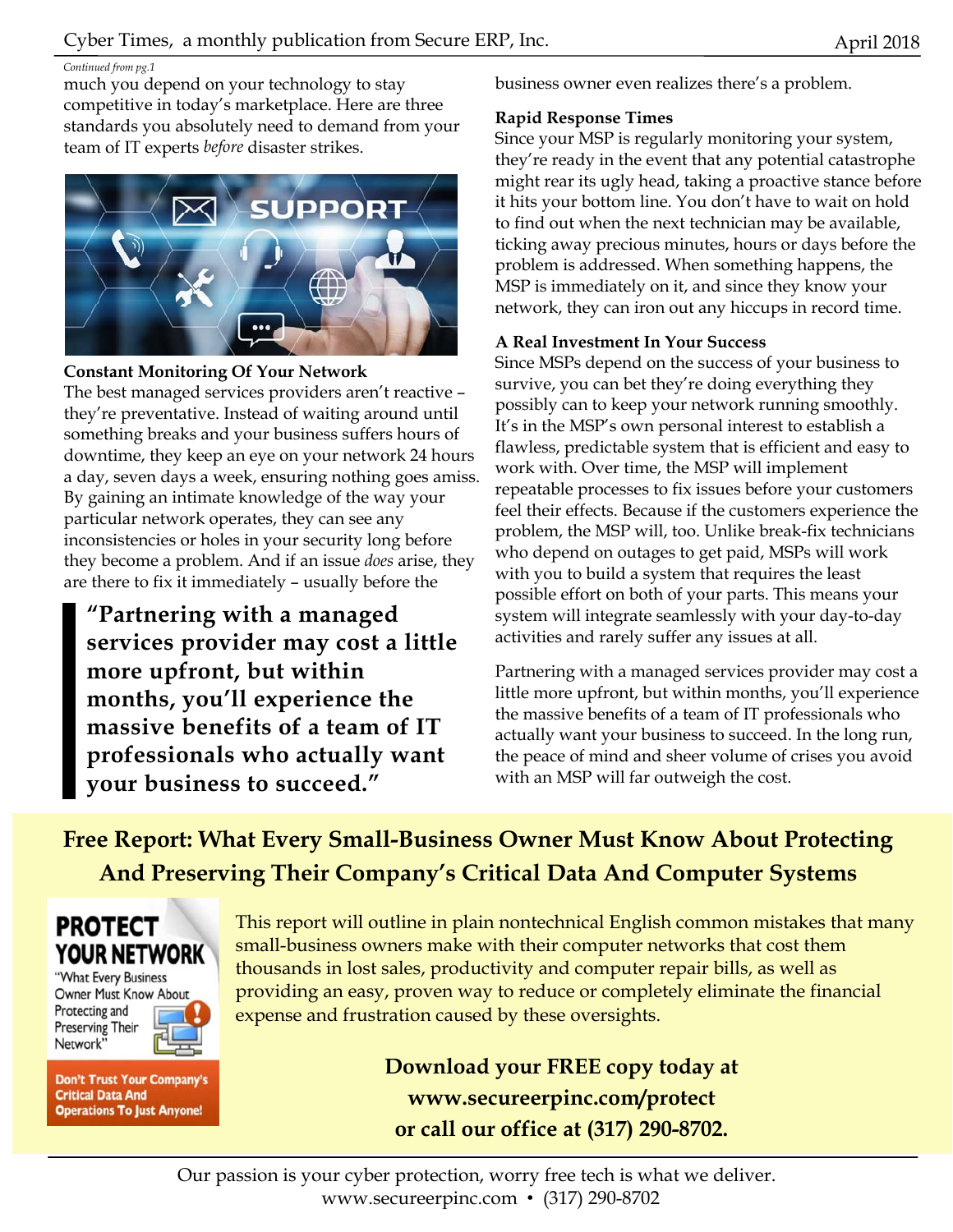## Cyber Security TIPs

How do you protect your mobile workforce? They work from home, they work at Starbucks and even while 40,000 feet in the air. Your solution is to have a micro-firewall follow them EVERYWHERE. Impossible? Nope, not with our Cyren Guardian Angel Cloud Protection.



Although not as sophisticated as your real firewall, it offers substantial protection beyond a simple anti-virus or endpoint protection. It protects against zero day threats other AV misses and enables your IT department (us!) to follow any attack and quickly dispatch it before your productivity takes a major hit. The best part? It is licensed for up to 5 devices per user. So the road warrior with a workstation, iPhone, iPad, laptop, and personal PC at home can protect them all and protect YOU.

To learn more or schedule a demo send an email to info@secureerpinc.com or call our office: **(317) 290-8702**.



# **Increase Capacity: Expanding Your Skill And Confidence**

You and I know what is probable, but we seldom understand what is possible.

Andrew Shapiro is an example of someone who blew past "probable" and set a new standard for "possible." Inspired by his father's triumphant battle with cancer, Shapiro committed himself to setting a Guinness World Record for pull-ups. He practiced

incessantly, building his endurance by doing 10 pull-ups a minute for six hours while watching movies to pass the time. He pressed on despite sore muscles and blistered hands. Then, at a Relay for Life event in Virginia, he achieved his goal, performing 7,306 pull-ups in 24 hours. Andrew not only set a new record that day, but also raised \$4,000 for the American Cancer Society.

In my new book, *The Potential Principle*, I offer four powerful tools for creating breakout improvement, personally and professionally. The fourth tool is this:

#### **Increase your capacity in order to grow your confidence and move closer to realizing your true potential**.

Success breeds confidence, and confidence breeds success. It's a virtuous cycle that begins when you commit yourself to spending the time and effort it takes to raise your level of skill.





*The Potential Principle* includes many tips about how to start this process and keep it going. A great way to begin is to take inventory of the abilities you have right now. You get better by both *exploiting* what you already know and the skills you've developed, and by *exploring* new skills and knowledge.

As you consider adding new skills, make sure you know which ones, if developed, will enhance your existing skills toward the performance you desire. Study the most important skills in your priority areas. Ask yourself, "What one thing, if I started doing it and kept doing it, would give me the biggest return on my investment of time and energy?"

Improvement is hard work, but it pays off. To better your best, dedicate yourself to doing what it takes to increase your capacity. It will give you the confidence you need to achieve your goals and become the person you were meant to be.

*Mark Sanborn, CSP, CPAE, is the president of Sanborn & Associates, Inc., an "idea studio" that seeks to motivate and develop leaders in and outside of business. He's the bestselling author of books like* Fred Factor *and* The Potential Principle *and a noted expert on leadership, team building, customer service and company change. He holds the Certified Speaking Professional designation from the National Speakers Association and is a member of the Speaker Hall of Fame. Check out any of his excellent books, his video series, "Team Building: How to Motivate and Manage People," or his website, marksanborn.com, to learn more.* 

Our passion is your cyber protection, worry free tech is what we deliver. www.secureerpinc.com • (317) 290-8702